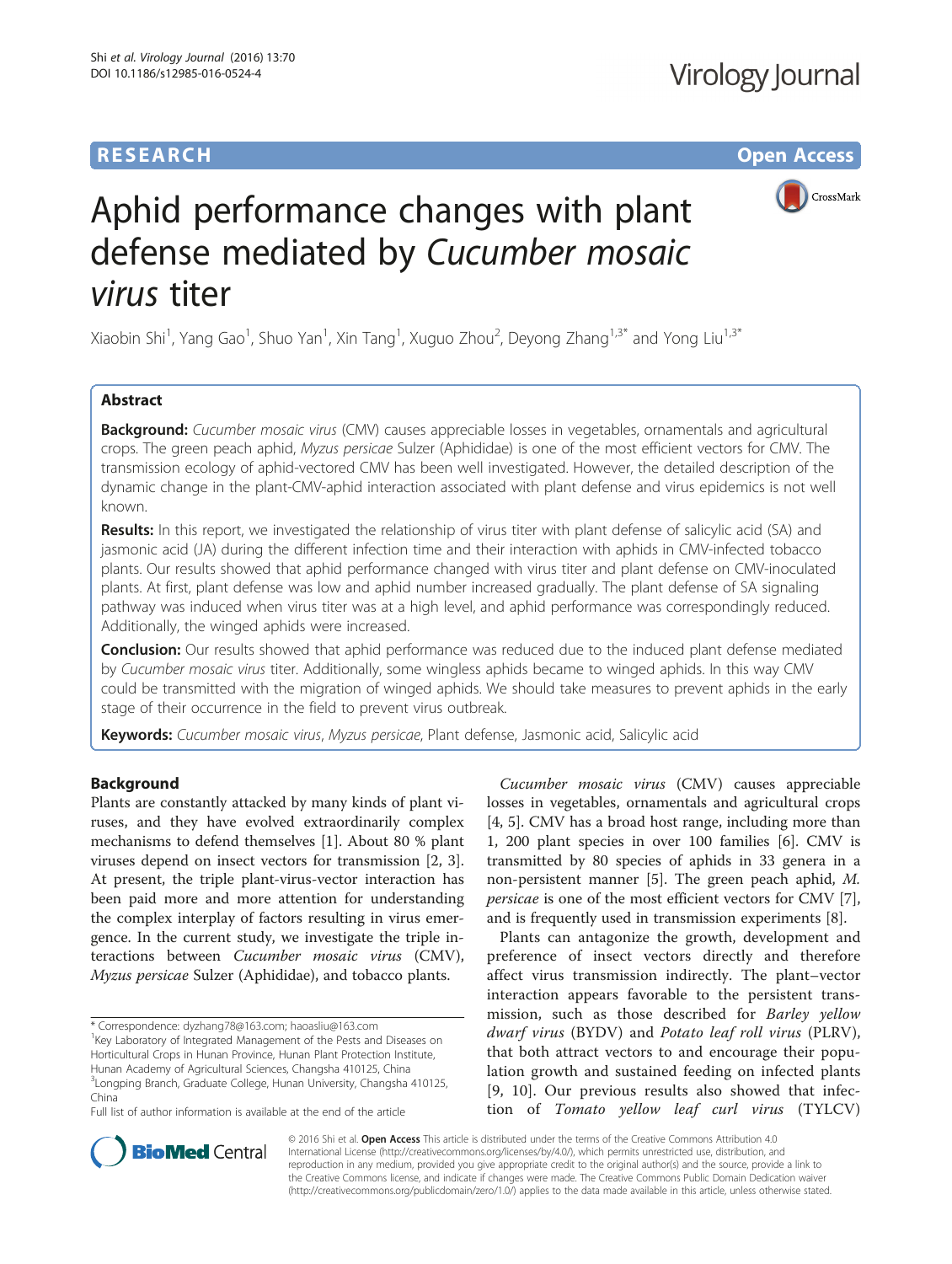increased the performance of whiteflies, Bemisia tabaci to facilitate virus transmission [\[11](#page-5-0)–[13](#page-5-0)]. Previous research, however, revealed the different pattern of plant-vector interaction for transmission of nonpersistent viruses from that of the transmission of persistent viruses [\[14](#page-5-0)]. CMV-infected squash plants are poor hosts for aphid vectors, while aphids exhibited a preference for the elevated volatile emissions of infected plants. Besides, CMV infection induces changes in host palatability and quality for aphid vectors rapid dispersal following virus acquisition [[15](#page-5-0), [16](#page-5-0)]. The transmission ecology of aphid-vectored CMV has been well investigated, and interactions between viruses and aphids are key factors influencing CMV epidemics [[17\]](#page-5-0). However, the detailed description of the dynamic change in the plant-CMV-aphid interaction associated with plant defense and virus epidemics was not well known.

The signaling pathways in this plant-CMV-aphid interaction influence each other through a complex network of synergistic and antagonistic interactions [[18\]](#page-5-0). The phytohormones salicylic acid (SA) and jasmonic acid (JA) are known to participate in defense responses in plants [[19](#page-5-0)–[21\]](#page-5-0). There is considerable cross-talk between JA and SA [[22](#page-5-0)–[25](#page-5-0)]. In plant-insect interactions, SA induction has been confirmed to be an effective defense response against aphids and whiteflies  $[26, 27]$ . β-1, 3-glucanases is an important pathogenesis-related (PR) protein in response to pathogenic infection mediated by SA (Livne [\[28](#page-5-0)]; Chen [[29\]](#page-5-0)). Protease inhibitor is caused by JA as a result of injury (Turner [\[30](#page-5-0)] Zhang et al. [\[31](#page-5-0)]).

In the process of virus infection, whether the virus titer has a time effect on plant defense such as JA and SA in molecular and biochemical level which can regulate aphid performance is largely unknown. In this report, we investigated the relationship of virus titer with SA and JA during the different infection time and their interaction with virus vector aphids in CMV-infected tobacco plants. Our goal was to find some ecological mechanisms in the virus epidemics of CMV.

#### **Methods**

#### Plant, aphid colonies and virus culture

Tobacco plants (Nicotiana tabacum cv. Samsum) were grown in a potting mix (a mixture of vermiculite, peat moss, organic fertilizer and perlite in a 10:10:10:1 ratio by volume) in insect-free cages  $(60 \times 60 \times 60 \text{ cm})$  in a glasshouse. Myzus persicae (Sulzer) were raised in colonies on tobacco plants. When plants were at the 3–4 true leaf stage, they were inoculated with  $5 \text{ cm}^2$  of frozen stock tissue infected with CMV (stored at −80 °C). Frozen tissue was ground with 5 ml of 0.1 M potassium

phosphate buffer on a cold surface. Carborundum powder was then added and the mixture was applied to surfaces of tobacco leaves using cotton swabs. Control plants were mock-inoculated in the same manner, but with healthy tobacco tissue.

#### Viral load with DAS-ELISA

Virus titer was determined after 3, 6, 9, 12 and 15 days of CMV-inoculation. The identity of the virus titer was detected though DAS-ELISA using diagnostic kit (ADGEN, UK).

#### JA and SA in molecular and biochemical level

The gene expression of the JA and SA signaling pathway in CMV-inoculated plants were determined at 3, 9 and 15 days post-inoculation. The JA upstream gene OPR3 and downstream genes COI1 and PDF1.2 were measured. At the same time the SA upstream gene ICS1 and downstream genes NPR1 and PR1 were measured. Actin was used as the internal reference gene [[32](#page-5-0)]. Total RNA was extracted from 0.2 g of CMV-inoculated leaves, and 1.0 μg of RNA was used to synthesize the first-strand cDNA using the PrimeScript® RT reagent Kit (Takara Bio, Tokyo, Japan) with gDNA Eraser (Perfect Real Time, TaKara, Shiga, Japan). The 25.0 μl reaction system containing 10.5 μl of ddH<sub>2</sub>O, 1.0 μl of cDNA, 12.5 μl of SYBR® Green PCR Master Mix (TIANGEN, Beijing, China), and 0.5 μl of each primer (Table 1). Relative quantities of RNA were calculated using the comparative cycle threshold (Ct)  $(2-\Delta\Delta Ct)$  method [[33\]](#page-5-0). Three biological replicates and four technical replicates were analyzed.

The activity of proteinase inhibitor (PI) and  $β-1$ , 3glucanases (GUS) of CMV-inoculated leaves were determined at 3, 9 and 15 days post-inoculation. The activity of PI was determined using standard protocol [[12](#page-5-0)]. The activity of GUS was determined using standard protocol [[34\]](#page-5-0). GUS activity was calculated as nmoles of MU per

Table 1 Primer sequences used for qPCR analysis

| Gene               | GeneBank accession no. | Primer sequence                                                 |
|--------------------|------------------------|-----------------------------------------------------------------|
| OPR3               | FF467331               | F: 5'- AGGCACTATGATTTCTC-3'<br>R: 5'- GTTGATCCCATCTTTC-3'       |
| CO11               | AY547493               | E: 5'- CACTTGATAATGGTGT-3'<br>R: 5'- AGGCCTTCATCGGATTCC-3'      |
| PDF <sub>1.2</sub> | X99403                 | E: 5'- AACTTGTGAGTCCCAGAG-3'<br>R: 5'- GGATACCTTTCTACCACC-3'    |
| ICS1               | DO149918               | F: 5'- TTAAACTCATCATCTTCAG-3'<br>R: 5'- GGCTTCGCCGGCATTCATT-3'  |
| NPR <sub>1</sub>   | AF480488               | F: 5'- GCTGTGGCATTCCTGGTT-3'<br>R: 5'- GTGAGCCTCTTGGCGATT-3'    |
| PR1                | JN247448               | F: 5'- TGCCTTCATTTCTTCTTG-3'<br>R: 5'- TTAGTATGGACTTTCGCCTCT-3' |
| Actin              | AY179605               | F: 5'- AACTGATGAAGATACTCACA-3'<br>R: 5'- CAGGATACGGGGAGCTAAT-3' |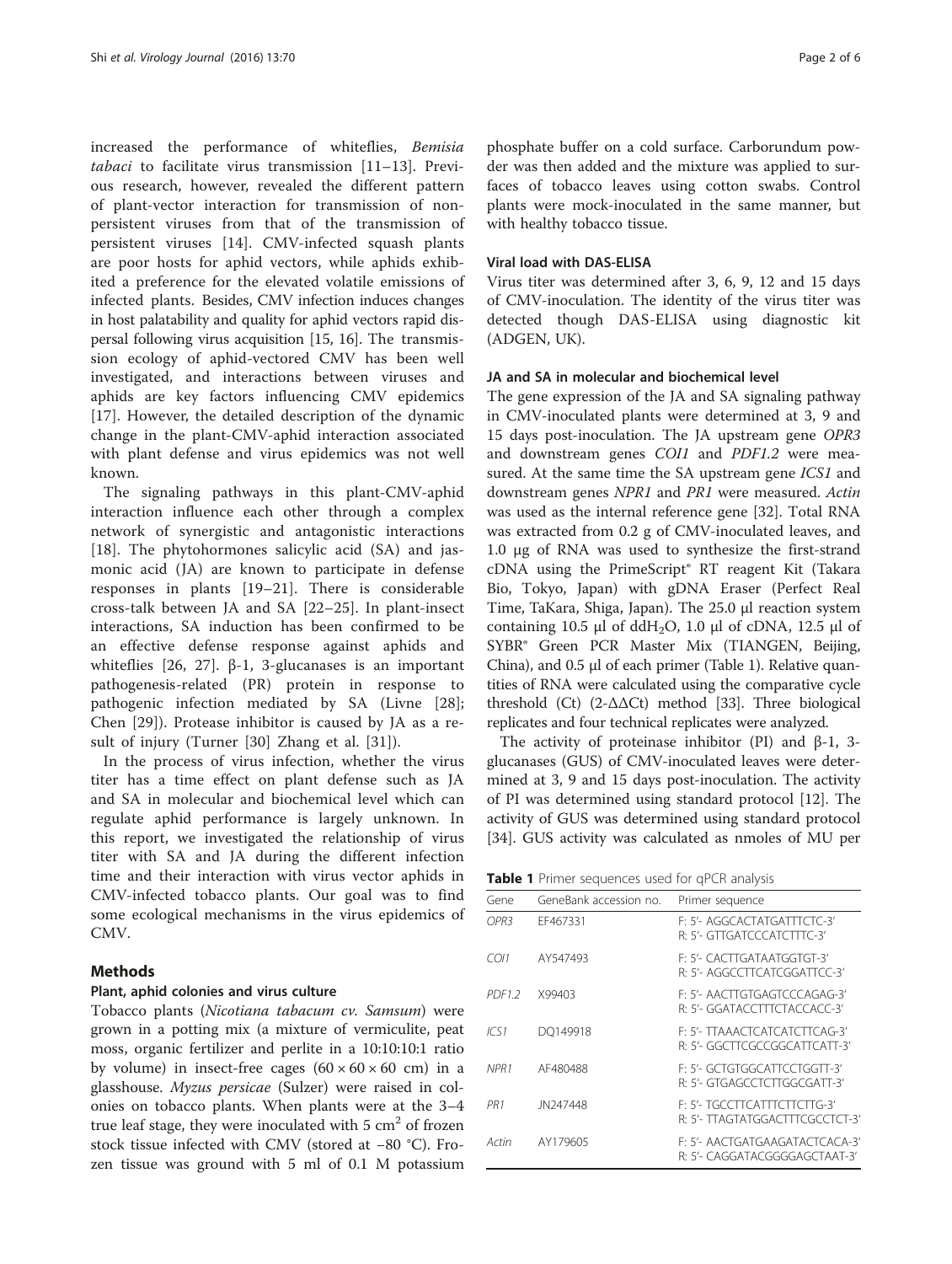minute per milligram of protein. Three biological replicates and three technical replicates were analyzed.

#### Aphid performance

Vaseline was plastered at the culm of the tobacco to prevent aphids from escaping. After a 4 h equilibration period, 20 apterous adults of the same age, which had been starved for 4 h, were placed separately on mockinoculated and CMV-infected tobacco plants. The mock-inoculated and CMV-infected tobacco plants with aphids were placed separately in insect-free cages (40 ×  $20 \times 40$  cm).

After 3, 6, 9, 12 and 15 days, the number of apterous and alate aphids on mock-inoculated and CMV-infected plants were count and recorded. In order not to miss any aphids, all the spaces in the cages were also checked. After each count, winged aphids were all removed by an aspirator, in order not to interfere the observation in the next time. Each experiment was repeated eight times.

To determine the longevity, aphids was collected and transferred to mock-inoculated and CMV-infected tobacco plants. Each plant was placed 20 apterous adults of the same age. The new born aphids were removed and every female was checked every day until their death, and the longevity of aphids was recorded.

#### Statistical analysis

One-way ANOVA was used to compare viral titer of CMV-infected leaves and to compare relative gene expression and enzyme activity of JA and SA signaling pathway. One-way ANOVA was also used to compare number of winged aphids on CMV-infected plants. Repeated-measures ANOVAs were used to compare the number of aphids on mock-inoculated plants and CMVinfected plants. Longevity of aphids on mock-inoculated plants and CMV-infected plants were compared with ttests.

#### Results

#### Viral load with DAS-ELISA

Viral load differed significantly in the first 15 days  $(F =$ 17.462,  $P < 0.001$ ). Virus titer grew continuously at the beginning, and then, from the  $9<sup>th</sup>$  day, virus titer remained at a relatively stable level (Fig. 1).

### JA and SA in molecular and biochemical level

The expression of the JA upstream gene OPR3 was increased, and the expression of the JA downstream genes COI1 and PDF1.2 was decreased. Besides, the expression of COI1 and PDF1.2 was number numerically lowest on the  $9<sup>th</sup>$  day (Fig. [2a](#page-3-0)). The expression of SA upstream gene ICS1 and downstream genes NPR1 and PR1 was increased on CMV-inoculated plants. The SA-responsive



gene expression was numerically highest on the 9<sup>th</sup> day (Fig. [2b](#page-3-0)).

PI activity was reduced from 3 days to 15 days and was numerically lowest on the 9<sup>th</sup> day (one-way ANOVA:  $F =$ 15.023,  $P = 0.005$ , Fig. [2c](#page-3-0)). GUS activity was increased from 3 days to 15 days and was numerically highest on the 9<sup>th</sup> day (one-way ANOVA:  $F = 15.902$ ,  $P = 0.004$ , Fig. [2d](#page-3-0)).

#### Aphid performance

On the third day, aphid number was similar on CMVinfected plants and mock-inoculated plants. From the  $6<sup>th</sup>$  day to the 15<sup>th</sup> day, there was significant difference in aphid numbers between individuals on CMV-infected plants and mock-inoculated plants (repeated-measurement ANOVA:  $F = 2739.310$ ,  $P < 0.001$ ). Aphid growth rate on mock-inoculated plants only changed a little. However, aphid growth rate on CMV-infected plants slowed down gradually (Fig. [3a\)](#page-3-0). The longevity of aphid on CMV-infected plants was significantly lower than on mock-inoculated plants  $(F = 0.293, P = 0.005; Fig. 3b)$  $(F = 0.293, P = 0.005; Fig. 3b)$  $(F = 0.293, P = 0.005; Fig. 3b)$ . The number of winged aphids increased on CMVinfected plants from the  $9<sup>th</sup>$  day, and the number of winged aphids was highest on CMV-infected plants on the  $15<sup>th</sup>$  day (Fig. [3c\)](#page-3-0).

#### **Discussion**

Our results demonstrate that there is a clear link between the aphid number, virus titer and plant defense. The number of aphids on virus-infected plants significantly increased in the beginning, but the number declined significantly after the virus titer maintained a certain level. Besides, the longevity of aphids on CMVinfected plants was lower than that on mock-inoculated plants. Our results show that in the early infection of CMV, infected plants can promote the growth and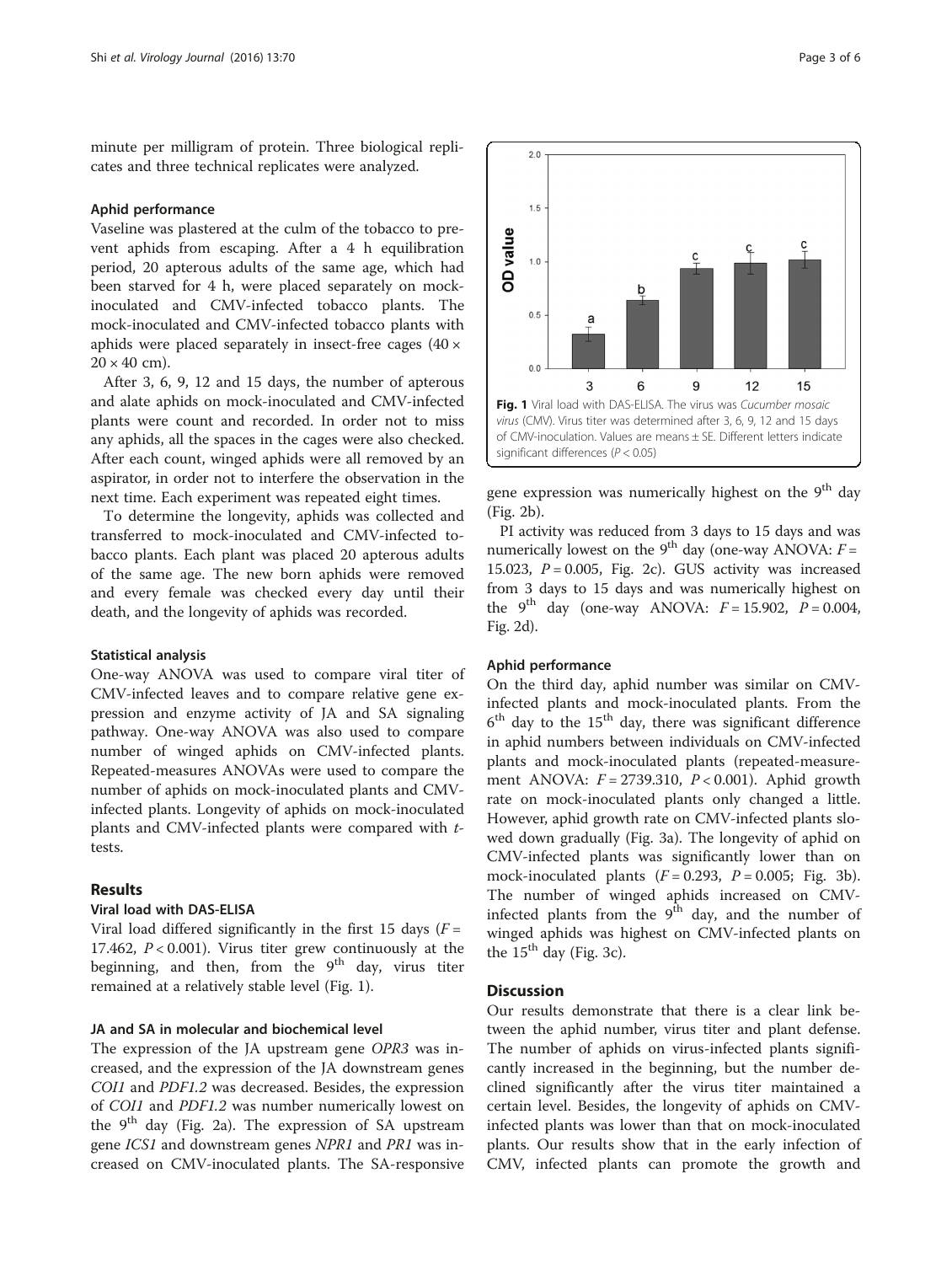<span id="page-3-0"></span>

development of aphids. However, when the viral titer remained stable in plants, the growth of aphid was decreased. One previous result showed that survival of M. persicae was lower on CMV-infected tobacco, as compared to mock-inoculated plants within 14 days [\[35](#page-5-0)]. Another previous result showed that performance of M. persicae was dramatically reduced on CMV-infected plants within 15 days [[14\]](#page-5-0). Combined with our results, we can find that aphid performance on CMV-infected plants is time-dependent.

Our results also showed that plant defense changed with the increase of virus titer. In the initial stages of CMV infection, only the expression of JA upstream gene OPR3 was induced to a higher level. However, the SA-

relative genes were induced a little. On the 9<sup>th</sup> day when the viral titer was highest, the expression of SAresponsive genes such as NPR1 was highest, and the expression of JA downstream genes was lowest. NPR1 has been reported to play a key role in the regulation of SA and JA antagonism [[36\]](#page-5-0). For example, the infection of necrotrophic fungus Botrytis cinerea activates SA signaling via a tomato NPR1 homolog to exploit the antagonistic crosstalk between SA and JA signaling [[37](#page-5-0)]. The 2b protein of CMV targets NPR1 to exploit SA-JA antagonism [[38, 39](#page-5-0)]. Our previous also showed that infection of TYLCV induced the NPR1 expression and reduced the JA downstream gene expression [\[12](#page-5-0), [27](#page-5-0)]. Here we found that the NPR1 and PR1 both were induced by CMV

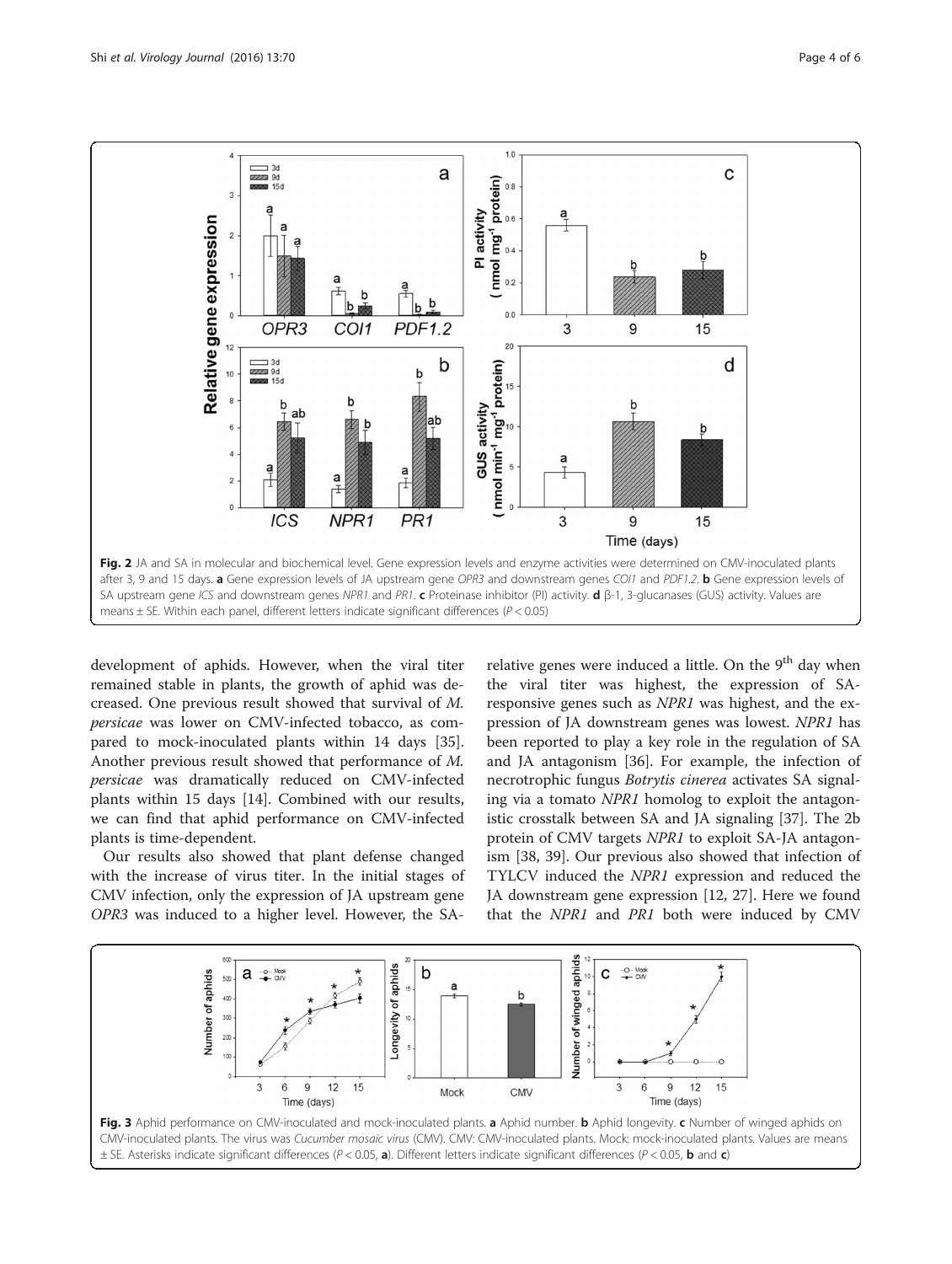<span id="page-4-0"></span>infection and they play important roles in the antagonistic crosstalk between the SA and JA pathways. Therefore, CMV infection induced SA-regulated gene expression and disrupted JA-regulated gene expression, which is consistent with previous results [[15](#page-5-0), [35\]](#page-5-0).

Proteinase inhibitor plays an important role in resisting insect herbivores and has been reported to be related with JA [\[31](#page-5-0)]. β-1, 3-glucanases is also an important enzyme that is involved in response to salicylic acid (SA) [[40](#page-5-0)]. In our results PI activity was reduced while GUS activity was increased, which is consistent with the expression change of JA and SA relative genes.

According to our results, compared with the mockinoculated plants, plant defense on CMV-infected plants in its early stage was low, and the aphid number increased rapidly. However, when the viral titer remained stable in plants, plant defense especially SAresponsive genes were induced to a higher level. SA can have neutral or negative effects on the growth of aphids [\[41](#page-5-0)]. Avila et al. [[42\]](#page-5-0) showed that FAD7 enhances plant defenses against aphids that are mediated through SA and NPR1. SA induction has been confirmed to be an effective chemical defense response against aphids [[26\]](#page-5-0). In our research SA were induced by the increase of virus titer and therefore the growth of aphid was decreased.

Another possibility to consider is that plant quality is changed by infection of CMV. Previous research showed that CMV infection reduces the host palatability and quality, and the phloem sap quality is also reduced [\[15](#page-5-0)]. Combined with our results, it can be found that with the increase of viral titer, aphid performance can be reduced due to the reduction of plant physiology and morphology.

We also found that number of winged aphids increased with the increase of viral titer. Many factors, such as environmental conditions, aphid density and host plant quality, may influence wing production [\[43](#page-5-0)]. For example, a decrease in plant quality can trigger wing induction in some aphid species [[44](#page-5-0)]. Here, we show that winged M. persicae on virus-infected leaves are more than on mock-inoculated leaves after 9 days, although the number of aphids on virus-infected leaves is lower than on mock-inoculated leaves. Therefore, we consider it unlikely that our result is caused by aphid density. The possible explanation is that plant defense is induced by CMV infection therefore plant quality is changed, which is consistent with previous results that plant quality decreases under infection of non-persistent viruses to promote aphid migration [[45\]](#page-5-0). In our results we found that plant quality decreases under infection of non-persistent viruses and then the wingless aphids become to winged aphids.

#### **Conclusions**

We find some ecological mechanisms in the virus epidemics of CMV. The aphid performance changed with virus titer and plant defense on CMV-inoculated plants. At first, plant defense was low and aphid number increased gradually. The plant defense of SA signaling pathway was induced when virus titer was at a high level, and aphid performance was correspondingly reduced. Additionally, the wingless aphids became to winged aphids. CMV could be transmitted with the migration of winged aphids. We should take measures to prevent aphids in the early stage of their occurrence in the field to prevent virus outbreak. The physiological, biochemical and molecular mechanisms of wing production need to be further investigated.

#### Competing interests

The authors declare that they have no competing interests.

#### Authors' contributions

XBS, DYZ and YL designed the experiment. XBS, SY and XT carried the experimental work. YG and XGZ contributed reagents/materials. XBS wrote the paper. All authors read and approved the final manuscript.

#### Acknowledgments

This work was supported by the Special Fund for Agro-scientific Research in the Public Interest (no. 201303028), the Agriculture Research System of China (CARS-25-B-05) and the national natural science foundation of china (no. 31571982).

#### Author details

<sup>1</sup> Key Laboratory of Integrated Management of the Pests and Diseases on Horticultural Crops in Hunan Province, Hunan Plant Protection Institute, Hunan Academy of Agricultural Sciences, Changsha 410125, China. 2 Department of Entomology, University of Kentucky, Lexington, KY 40546, USA. <sup>3</sup> Longping Branch, Graduate College, Hunan University, Changsha 410125, China.

#### Received: 14 January 2016 Accepted: 10 April 2016 Published online: 22 April 2016

#### References

- 1. Dang JL, Jones JD. Plant pathogens and integrated defence responses to infection. Nature. 2001;411:826–33.
- 2. Hohn T. Plant virus transmission from the insect point of view. Proc Natl Acad Sci U S A. 2007;104:17905–6.
- 3. Andret-Link P, Fuchs M. Transmission specificity of plant viruses by vectors. J Plant Pathol. 2005;87:153–65.
- 4. Palukaitis P, Roossinck MJ, Dietzgen RG, Francki RI. Cucumber mosaic virus. Adv Virus Res. 1992;41:281–348.
- 5. Palukaitis P, García-Arenal F. Cucumoviruses. Adv Virus Res. 2003;62:241–323.
- 6. Pinto ZV, Rezende JAM, Yuki VA, Piedade SMS. Ability of Aphis gossypii and Myzus persicae to transmit Cucumber mosaic virus in single and mixed infection with two potyviruses to zucchini squash. Summa Phytopathol. 2008;34:183–5.
- 7. Hily JM, García A, Moreno A, Plaza M, Wilkinson MD, Fereres A, et al. The relationship between host lifespan and pathogen reservoir potential: an analysis in the system Arabidopsis thaliana-Cucumber mosaic virus. PLoS Pathog. 2014;10:e1004492.
- 8. Ali A, Li HY, Schneider WL, Sherman DJ, Gray S, Smith D, et al. Analysis of genetic bottlenecks during horizontal transmission of Cucumber mosaic virus. J Virol. 2006;80:8345–50.
- 9. Montllor CB, Gildow FE. Feeding responses of two grain aphids to Barley yellow dwarf virus-infected oats. Entomol Exp Appl. 1986;42:63–9.
- 10. Sylvester ES. Circulative and propagative virus transmission by aphids. Annu Rev Entomol. 1980;25:257–86.